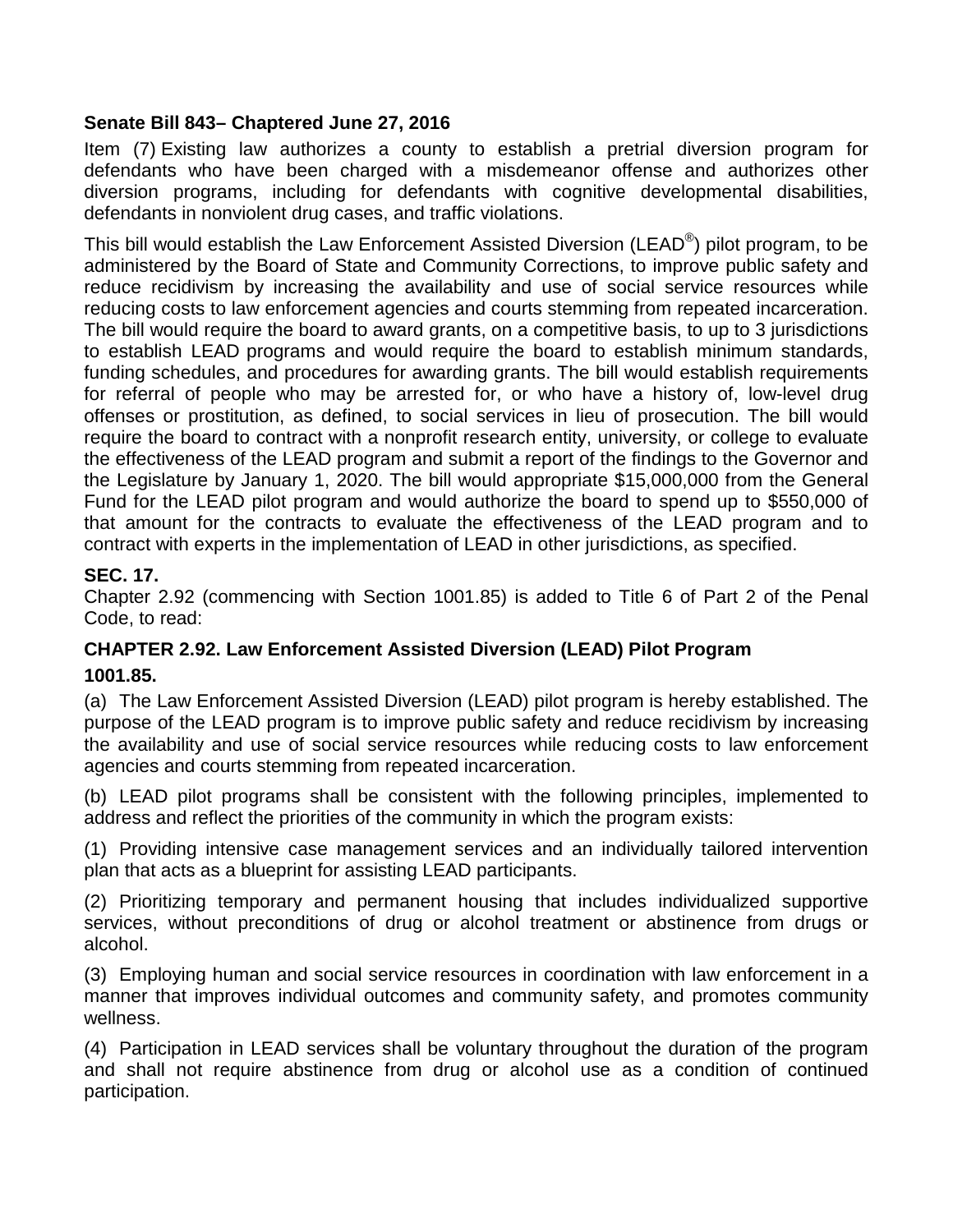### **1001.86.**

(a) The LEAD program shall be administered by the Board of State and Community Corrections.

(b) The board shall award grants, on a competitive basis, to up to three jurisdictions as authorized by this chapter. The board shall establish minimum standards, funding schedules, and procedures for awarding grants, which shall take into consideration, but not be limited to, all of the following:

(1) Information from the applicant demonstrating a clear understanding of the program's purpose and the applicant's willingness and ability to implement the LEAD program as described in this chapter.

(2) Key local partners who would be committed to, and involved in, the development and successful implementation of a LEAD program, including, but not limited to, balanced representation from law enforcement agencies, prosecutorial agencies, public defenders and defense counsel, public health and social services agencies, case management service providers, and any other entities identified by the applicant as integral to the successful implementation of a LEAD program in the jurisdiction.

(3) The jurisdiction's capacity and commitment to coordinate social services, law enforcement efforts, and justice system decision making processes, and to work to ensure that the discretionary decisions made by each participant in the administration of the program operates in a manner consistent with the purposes of this chapter.

(c) Successful grant applicants shall collect and maintain data pertaining to the effectiveness of the program as indicated by the board in the request for proposals.

#### **1001.87.**

(a) LEAD programs funded pursuant to this chapter shall consist of a strategy of effective intervention for eligible participants consistent with the following gateways to services:

(1) Pre-booking referral. As an alternative to arrest, a law enforcement officer may take or refer a person for whom the officer has probable cause for arrest for any of the offenses in subdivision (b) to a case manager to be screened for immediate crisis services and to schedule a complete assessment intake interview. Participation in LEAD diversion shall be voluntary, and the person may decline to participate in the program at any time. Criminal charges based on the conduct for which a person is diverted to LEAD shall not be filed, provided that the person finishes the complete assessment intake interview within a period set by the local jurisdictional partners, but not to exceed 30 days after the referral.

(2) Social contact referral. A law enforcement officer may refer an individual to LEAD whom he or she believes is at high risk of arrest in the future for any of the crimes specified in subdivision (b), provided that the individual meets the criteria specified in this paragraph and expresses interest in voluntarily participating in the program. LEAD may accept these referrals if the program has capacity after responding to pre-booking diversion referrals described in paragraph (1). All social contact referrals to LEAD shall meet the following criteria:

(A) Verification by law enforcement that the individual has had prior involvement with low-level drug activity or prostitution. Verification shall consist of any of the following: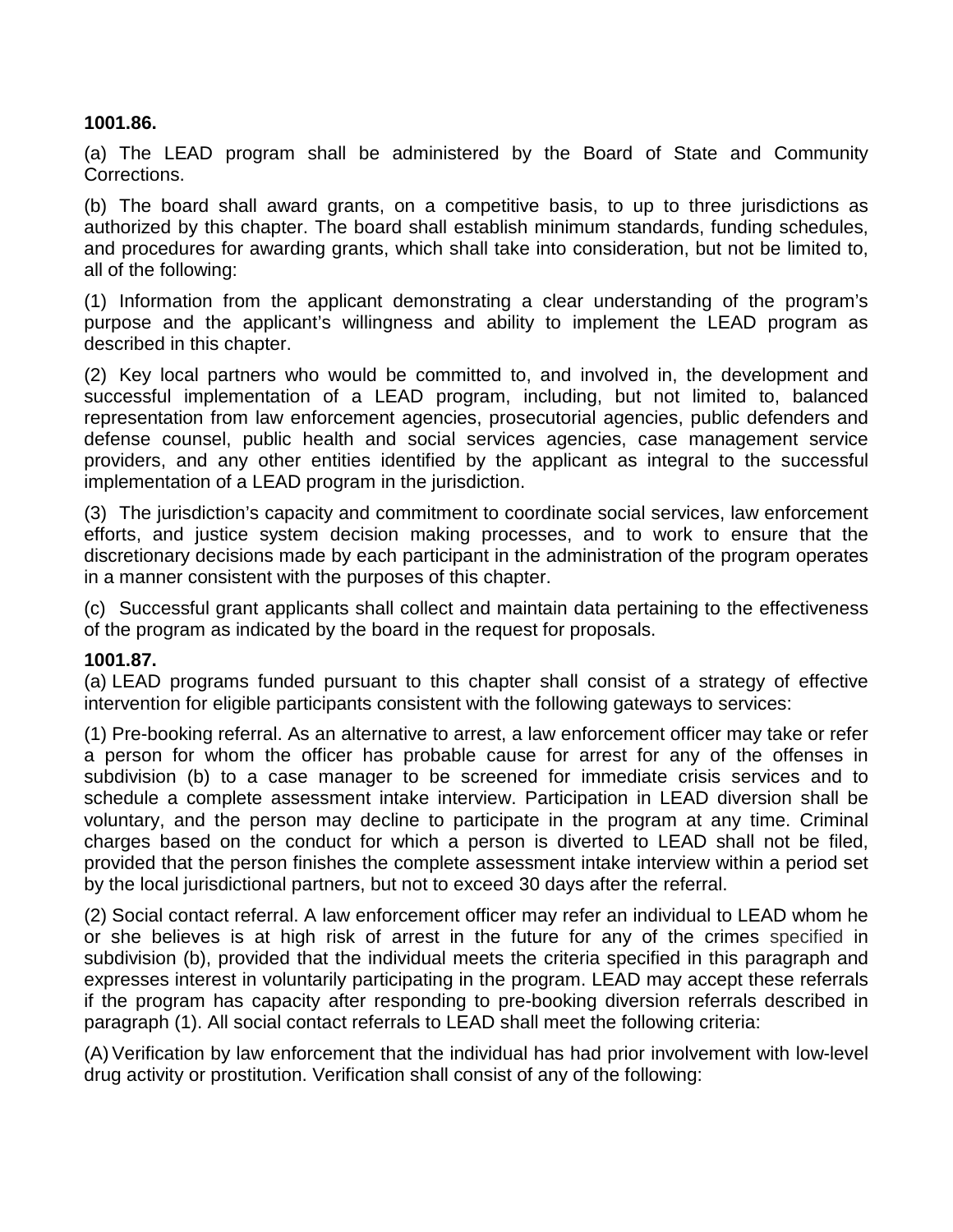(i) Criminal history records, including, but not limited to, prior police reports, arrests, jail bookings, criminal charges, or convictions indicating that he or she was engaged in low-level drug or prostitution activity.

(ii) Law enforcement has directly observed the individual's low-level drug or prostitution activity on prior occasions.

(iii) Law enforcement has a reliable basis of information to believe that the individual is engaged in low-level drug or prostitution activity, including, but not limited to, information provided by another first responder, a professional, or a credible community member.

(B) The individual's prior involvement with low-level drug or prostitution activity occurred within the LEAD pilot program area.

(C)The individual's prior involvement with low-level drug or prostitution activity occurred within 24 months of the date of referral.

(D)The individual does not have a pending case in drug court or mental health court.

(E) The individual is not prohibited, by means of an existing no-contact order, temporary restraining order, or anti-harassment order, from making contact with a current LEAD participant.

(b) The following offenses are eligible for either pre-booking diversion, social contact referral, or both:

(1) Possession for sale or transfer of a controlled substance or other prohibited substance where the circumstances indicate that the sale or transfer is intended to provide a subsistence living or to allow the person to obtain or afford drugs for his or her own consumption.

(2) Sale or transfer of a controlled substance or other prohibited substance where the circumstances indicate that the sale or transfer is intended to provide a subsistence living or to allow the person to obtain or afford drugs for his or her own consumption.

(3) Possession of a controlled substance or other prohibited substance.

(4) Being under the influence of a controlled substance or other prohibited substance.

(5) Being under the influence of alcohol and a controlled substance or other prohibited substance.

(6) Prostitution pursuant to subdivision (b) of Section 647.

### **1001.88.**

(a) Services provided pursuant to this chapter may include, but are not limited to, case management, housing, medical care, mental health care, treatment for alcohol or substance use disorders, nutritional counseling and treatment, psychological counseling, employment, employment training and education, civil legal services, and system navigation. Grant funding may be used to support any of the following:

(1) Project management and community engagement.

(2) Temporary services and treatment necessary to stabilize a participant's condition, including necessary housing.

(3) Outreach and direct service costs for services described in this section.